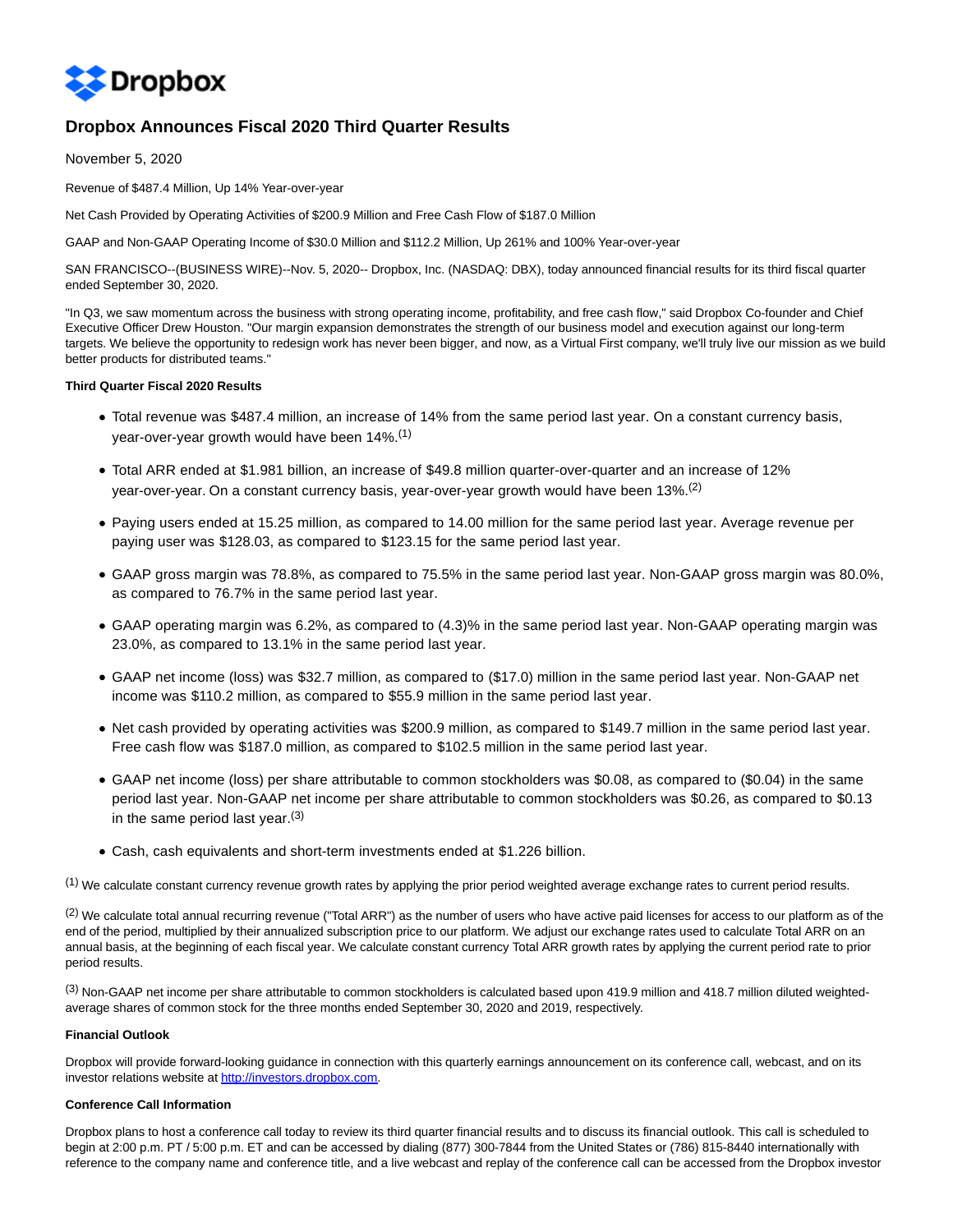relations website a[t http://investors.dropbox.com.](https://cts.businesswire.com/ct/CT?id=smartlink&url=http%3A%2F%2Finvestors.dropbox.com&esheet=52320943&newsitemid=20201105005993&lan=en-US&anchor=http%3A%2F%2Finvestors.dropbox.com&index=2&md5=c73612cf4570cc89b9805d2ee7b86275) Following the completion of the call, a telephonic replay will be available through 11:59 PM ET on November 12, 2020 at (855) 859-2056 from the United States or (404) 537-3406 internationally with recording access code 5575556.

#### **Other Upcoming Events**

- Tim Regan, Chief Financial Officer, will be presenting at the RBC Capital Markets Technology, Internet, Media and Telecommunications Conference on Tuesday, November 17th.
- Tim Regan, Chief Financial Officer, will be presenting at the NASDAQ Virtual Investor Conference on Tuesday, December 1st.

During these events, a live webcast will be accessible from the Dropbox investor relations website at

[http://investors.dropbox.com.](https://cts.businesswire.com/ct/CT?id=smartlink&url=http%3A%2F%2Finvestors.dropbox.com&esheet=52320943&newsitemid=20201105005993&lan=en-US&anchor=http%3A%2F%2Finvestors.dropbox.com&index=3&md5=abfc1826472e54cb293772147d115a18) Following the event, a replay will be made available at the same location.

### **About Dropbox**

Dropbox is the one place to keep life organized and keep work moving. With more than 600 million registered users across 180 countries, we're on a mission to design a more enlightened way of working. Dropbox is headquartered in San Francisco, CA, and has offices around the world. For more information on our mission and products, visi[t http://dropbox.com.](https://cts.businesswire.com/ct/CT?id=smartlink&url=http%3A%2F%2Fdropbox.com&esheet=52320943&newsitemid=20201105005993&lan=en-US&anchor=http%3A%2F%2Fdropbox.com&index=4&md5=bb3f24ea9ca1435a5b72f0a17ef35059)

#### **Use of Non-GAAP Financial Measures**

Reconciliations of non-GAAP financial measures to the most directly comparable financial results as determined in accordance with GAAP are included at the end of this press release following the accompanying financial data. For a description of these non-GAAP financial measures, including the reasons management uses each measure, please see the section of the tables titled "About Non-GAAP Financial Measures."

### **Forward-Looking Statements**

This press release contains forward-looking statements within the meaning of the Private Securities Litigation Reform Act of 1995 including, among other things, our expectations regarding anticipated market opportunities and our ability to utilize insights from our Virtual First work model to improve or develop additional products and services. Words such as "believe," "may," "will," "estimate," "continue," "anticipate," "intend," "expect," "plans," and similar expressions are intended to identify forward-looking statements. Dropbox has based these forward-looking statements largely on its current expectations and projections about future events and financial trends that the Company believes may affect its business, financial condition, and results of operations. These forward-looking statements speak only as of the date of this press release and are subject to risks, uncertainties, and assumptions including, but not limited to: (i) our ability to realize anticipated benefits to our business from our shift to a Virtual First work model as well as impacts to our financial results and business operations as a result of this shift, (ii) impacts to our financial results, business operations and the business of our customers, suppliers, partners and the economy as a result of the COVID-19 pandemic, and related public health measures, as well as the potential for a more permanent global shift to remote work, (iii) our ability to retain and upgrade paying users, in particular paying users impacted by the COVID-19 pandemic, and increase our recurring revenue; (iv) our ability to attract new users or convert registered users to paying users, in particular prospective paying users financially impacted by the COVID-19 pandemic; (v) our future financial performance, including trends in revenue, costs of revenue, gross profit or gross margin, operating expenses, paying users, and free cash flow; (vi) our history of net losses and our ability to achieve or maintain profitability; (vii) our liability for any unauthorized access to our data or our users' content, including through privacy and data security breaches; (viii) significant disruption of service on our platform or loss of content, particularly from any potential disruptions in the supply chain for hardware necessary to offer our services that may result from the COVID-19 pandemic; (ix) any decline in demand for our platform or for content collaboration solutions in general; (x) changes in the interoperability of our platform across devices, operating systems, and third-party applications that we do not control; (xi) competition in our markets; (xii) our ability to respond to rapid technological changes, extend our platform, develop new features or products, or gain market acceptance for such new features or products, particularly in light of potential disruptions to the productivity of our employees that may result from our shift to a Virtual First work model; (xiii) our ability to manage our growth or plan for future growth; (xiv) our acquisition of other businesses and the potential of such acquisitions to require significant management attention, disrupt our business, or dilute stockholder value; (xv) our ability to attract and retain key personnel and highly qualified personnel; (xvi) our capital allocation plans with respect to our stock repurchase program and other investments; and (xvii) the dual class structure of our common stock and its effect of concentrating voting control with certain stockholders who held our capital stock prior to the completion of our initial public offering. Further information on risks that could affect Dropbox's results is included in our filings with the Securities and Exchange Commission ("SEC"), including our Form 10-Q for the quarter ended June 30, 2020. Additional information will be made available in our quarterly report on Form 10-Q for the quarter ended September 30, 2020 and other reports that we may file with the SEC from time to time, which could cause actual results to vary from expectations. If the risks materialize or assumptions prove incorrect, actual results could differ materially from the results implied by these forward-looking statements. Dropbox assumes no obligation to, and does not currently intend to, update any such forward-looking statements after the date of this release, except as required by applicable law.

**Dropbox, Inc.**

#### **Condensed Consolidated Statements of Operations**

(In millions, except per share data)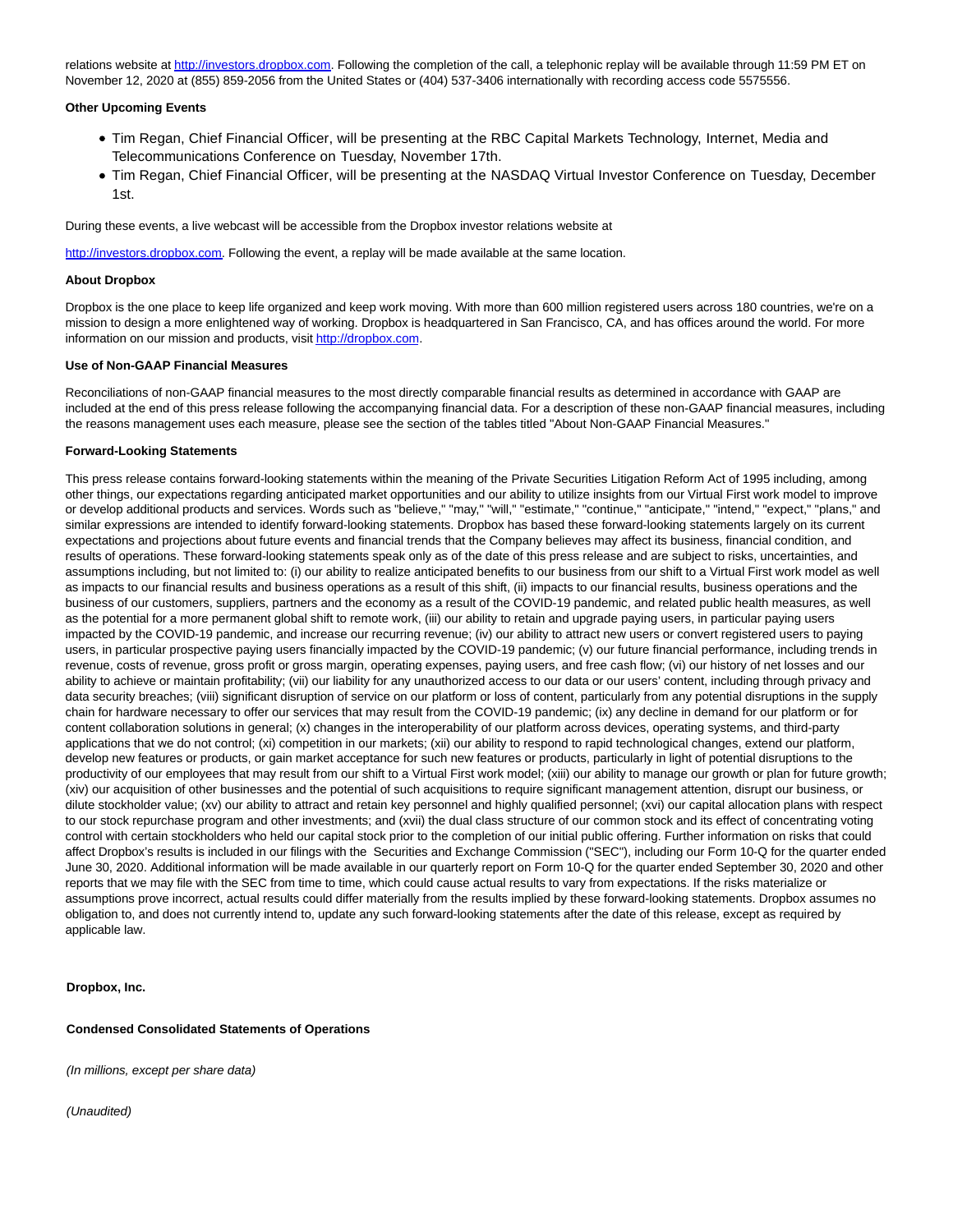|                                                                                                              | <b>Three Months</b><br><b>Ended</b><br>September 30, |                        | <b>Nine Months Ended</b><br>September 30, |           |               |  |  |
|--------------------------------------------------------------------------------------------------------------|------------------------------------------------------|------------------------|-------------------------------------------|-----------|---------------|--|--|
|                                                                                                              | 2020                                                 | 2019                   | 2020                                      | 2019      |               |  |  |
| Revenue                                                                                                      | \$487.4                                              | \$428.2                | \$1,409.8                                 | \$1,215.3 |               |  |  |
| Cost of revenue <sup>(1)</sup>                                                                               | 103.2                                                | 104.8                  | 308.8                                     | 306.1     |               |  |  |
| Gross profit                                                                                                 | 384.2                                                | 323.4                  | 1,101.0                                   | 909.2     |               |  |  |
| Operating expenses <sup>(1)</sup> :                                                                          |                                                      |                        |                                           |           |               |  |  |
| Research and development                                                                                     | 183.3                                                | 172.8                  | 550.9                                     | 485.2     |               |  |  |
| Sales and marketing                                                                                          | 105.8                                                | 108.2                  | 312.9                                     | 317.0     |               |  |  |
| General and administrative                                                                                   | 65.1                                                 | 61.0                   | 167.6                                     | 180.9     |               |  |  |
| Total operating expenses                                                                                     | 354.2                                                | 342.0                  | 1,031.4                                   | 983.1     |               |  |  |
| Income (loss) from operations                                                                                | 30.0                                                 | (18.6)<br>$\lambda$    | 69.6                                      | (73.9)    | $\lambda$     |  |  |
| Interest income, net                                                                                         | 0.1                                                  | 3.0                    | 2.6                                       | 9.9       |               |  |  |
| Other income, net                                                                                            | 3.5                                                  | 0.2                    | 23.1                                      | 14.4      |               |  |  |
| Income (loss) before income taxes                                                                            | 33.6                                                 | (15.4)<br>$\lambda$    | 95.3                                      | (49.6)    | $\mathcal{L}$ |  |  |
| Benefit from (provision for) income taxes                                                                    | (0.9)<br>$\lambda$                                   | (1.6)<br>$\mathcal{E}$ | (5.8)<br>$\lambda$                        | 3.5       |               |  |  |
| Net income (loss)                                                                                            | \$32.7                                               | \$(17.0)               | \$89.5                                    | \$(46.1)  |               |  |  |
| Net income (loss) per share attributable to common stockholders                                              | \$0.08                                               | \$ (0.04 )             | \$0.21                                    | \$ (0.11) |               |  |  |
| Weighted-average shares used in computing net income (loss) per share attributable to common<br>stockholders | 419.9                                                | 414.4                  | 419.9                                     | 412.4     |               |  |  |

(1) Includes stock-based compensation expense as follows:

|                                                | September 30, |       | <b>Three Months Ended Nine Months Ended</b><br>September 30, |        |  |  |
|------------------------------------------------|---------------|-------|--------------------------------------------------------------|--------|--|--|
|                                                | 2020          | 2019  | 2020                                                         | 2019   |  |  |
| Cost of revenue                                | \$4.6         | \$4.1 | \$12.6                                                       | \$11.8 |  |  |
| Research and development                       | 46.9          | 38.9  | 131.1                                                        | 107.1  |  |  |
| Sales and marketing                            | 8.9           | 7.7   | 25.1                                                         | 23.6   |  |  |
| General and administrative <sup>(2)</sup> 15.3 |               | 17.5  | 23.3                                                         | 49.4   |  |  |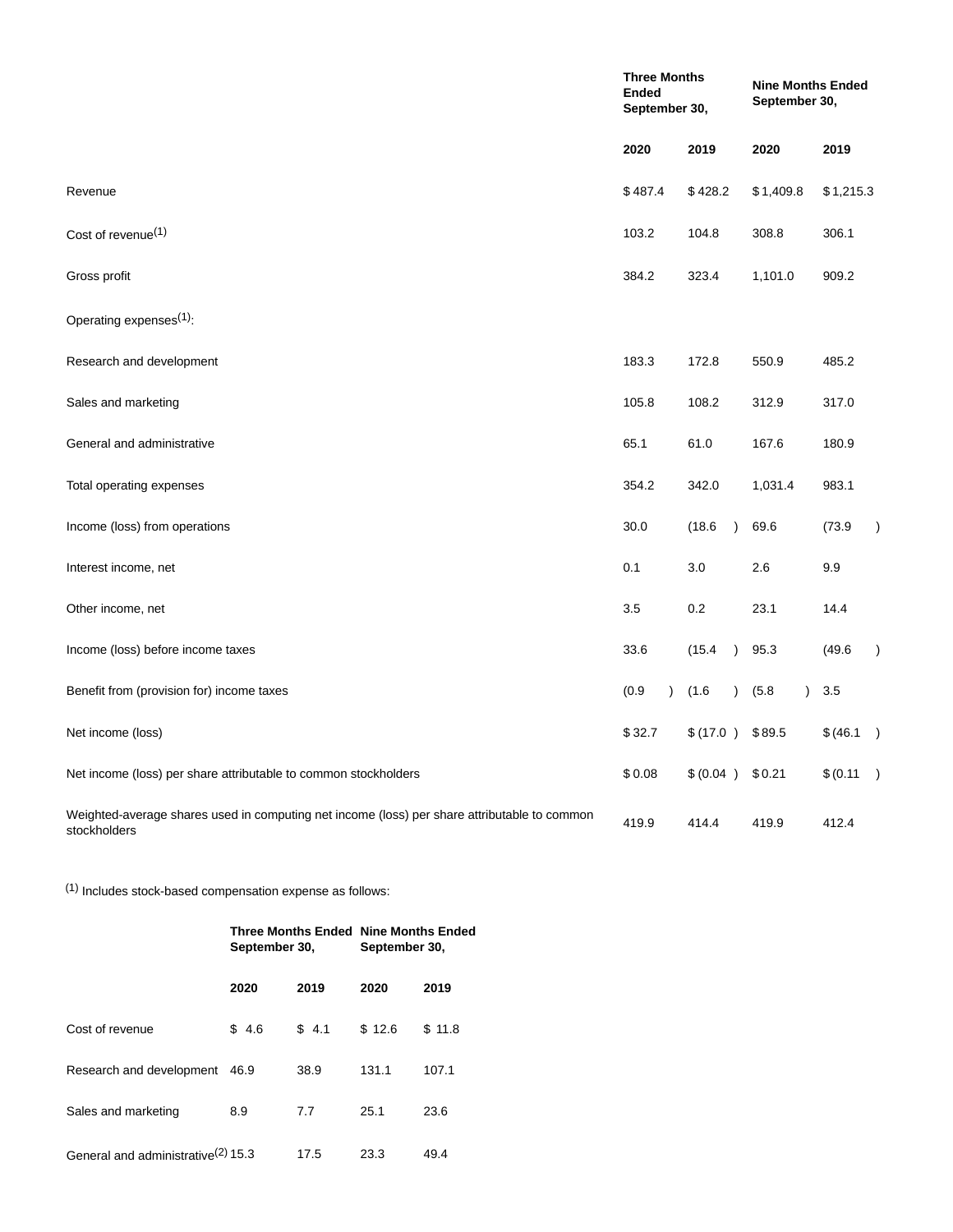(2) On March 19, 2020, one of the Company's co-founders resigned as a member of the board and as an officer of the Company, resulting in the reversal of \$23.8 million in stock-based compensation expense. Of the total amount reversed, \$21.5 million related to expense recognized prior to December 31, 2019.

## **Dropbox, Inc.**

## **Condensed Consolidated Balance Sheets**

(In millions)

(Unaudited)

**As of**

**September 30, 2020 December 31, 2019**

### **Assets**

## Current assets:

| Cash and cash equivalents                      | \$452.7   | \$551.3   |
|------------------------------------------------|-----------|-----------|
| Short-term investments                         | 773.8     | 607.7     |
| Trade and other receivables, net               | 49.6      | 36.7      |
| Prepaid expenses and other current assets 54.1 |           | 47.5      |
| Total current assets                           | 1,330.2   | 1,243.2   |
| Property and equipment, net                    | 488.4     | 445.3     |
| Operating lease right-of-use asset             | 705.9     | 657.9     |
| Intangible assets, net                         | 37.0      | 47.4      |
| Goodwill                                       | 234.3     | 234.5     |
| Other assets                                   | 66.5      | 70.9      |
| <b>Total assets</b>                            | \$2,862.3 | \$2,699.2 |
| Liabilities and stockholders' equity           |           |           |
| <b>Current liabilities:</b>                    |           |           |
| Accounts payable                               | \$29.5    | \$40.7    |
| Accrued and other current liabilities          | 129.4     | 161.9     |
| Accrued compensation and benefits              | 93.3      | 101.4     |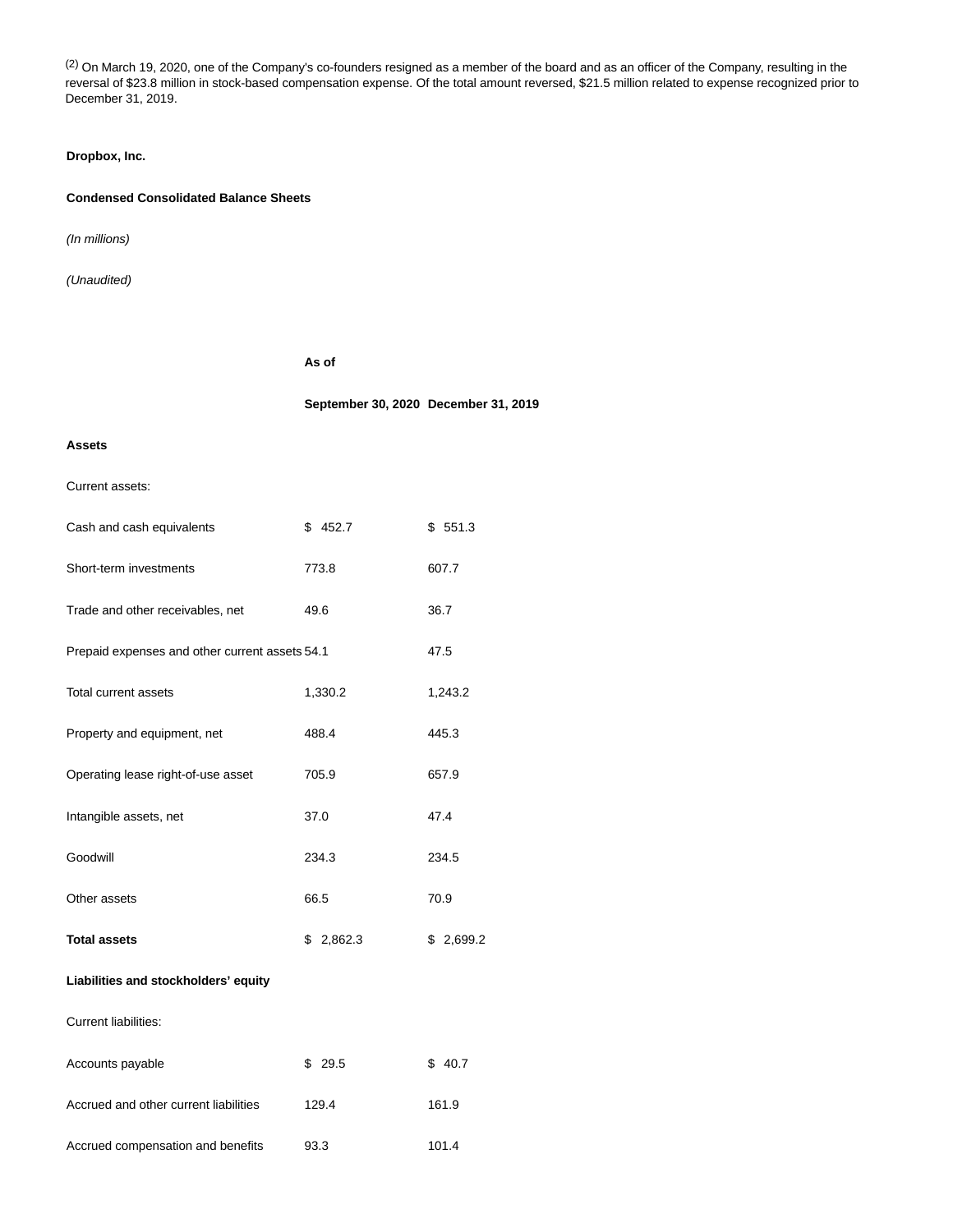| Operating lease liability                              | 89.7      |                | 79.9      |   |  |  |  |  |  |  |  |
|--------------------------------------------------------|-----------|----------------|-----------|---|--|--|--|--|--|--|--|
| Finance lease obligation                               | 86.4      |                | 76.7      |   |  |  |  |  |  |  |  |
| Deferred revenue                                       | 598.6     |                | 554.2     |   |  |  |  |  |  |  |  |
| <b>Total current liabilities</b>                       | 1,026.9   |                | 1,014.8   |   |  |  |  |  |  |  |  |
| Operating lease liability, non-current                 | 777.3     |                | 711.9     |   |  |  |  |  |  |  |  |
| Finance lease obligation, non-current                  | 169.4     |                | 138.2     |   |  |  |  |  |  |  |  |
| Other non-current liabilities                          | 37.4      |                | 25.9      |   |  |  |  |  |  |  |  |
| <b>Total liabilities</b>                               | 2,011.0   |                | 1,890.8   |   |  |  |  |  |  |  |  |
| Stockholders' equity:                                  |           |                |           |   |  |  |  |  |  |  |  |
| Additional paid-in-capital                             | 2,608.8   |                | 2,531.3   |   |  |  |  |  |  |  |  |
| Accumulated deficit                                    | (1,764.3) | $\overline{)}$ | (1,726.2) | ) |  |  |  |  |  |  |  |
| Accumulated other comprehensive income 6.8             |           |                | 3.3       |   |  |  |  |  |  |  |  |
| Total stockholders' equity                             | 851.3     |                | 808.4     |   |  |  |  |  |  |  |  |
| Total liabilities and stockholders' equity \$ 2,862.3  |           |                | \$2,699.2 |   |  |  |  |  |  |  |  |
| Dropbox, Inc.                                          |           |                |           |   |  |  |  |  |  |  |  |
| <b>Condensed Consolidated Statements of Cash Flows</b> |           |                |           |   |  |  |  |  |  |  |  |

(In millions)

|                                                                                          | September 30, |          | <b>Three Months Ended Nine Months Ended</b><br>September 30, |          |  |  |
|------------------------------------------------------------------------------------------|---------------|----------|--------------------------------------------------------------|----------|--|--|
|                                                                                          | 2020          | 2019     | 2020                                                         | 2019     |  |  |
| Cash flow from operating activities                                                      |               |          |                                                              |          |  |  |
| Net income (loss)                                                                        | \$32.7        | \$(17.0) | \$89.5                                                       | \$(46.1) |  |  |
| Adjustments to reconcile net income (loss) to net cash provided by operating activities: |               |          |                                                              |          |  |  |
| Depreciation and amortization                                                            | 40.9          | 40.6     | 120.5                                                        | 132.5    |  |  |
| Stock-based compensation                                                                 | 75.7          | 68.2     | 192.1                                                        | 191.9    |  |  |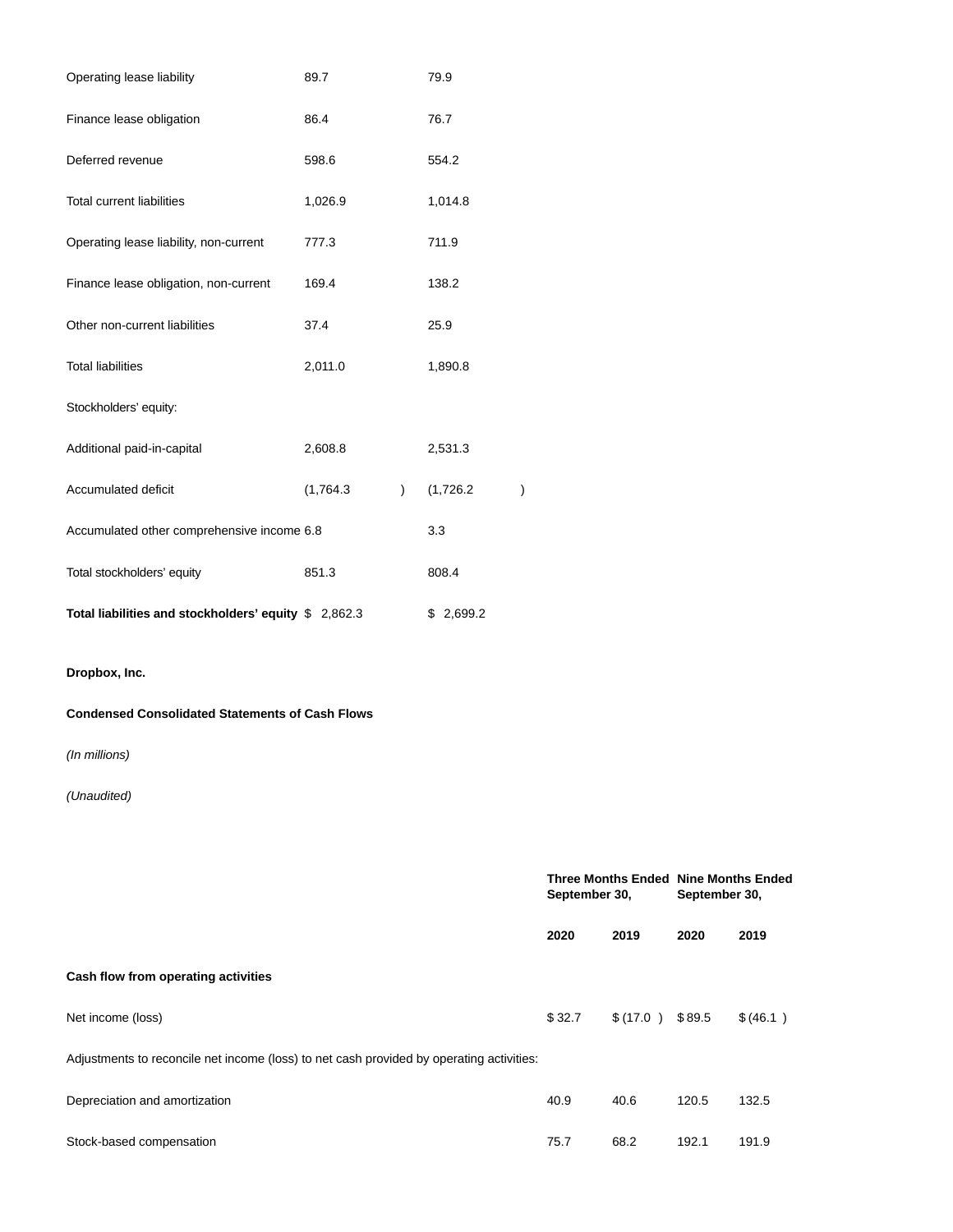| Net (gains) losses on equity investments                                                      |        |           | 1.7                                     |               | (17.5)  | $\left( \right)$ | (5.7)   | $\lambda$     |
|-----------------------------------------------------------------------------------------------|--------|-----------|-----------------------------------------|---------------|---------|------------------|---------|---------------|
| Amortization of deferred commissions                                                          | 6.7    |           | 4.6                                     |               | 17.5    |                  | 12.7    |               |
| Other                                                                                         | (0.8)  | $\lambda$ | (0.7)                                   | $\lambda$     | (0.9)   | $\lambda$        | (8.3)   | $\lambda$     |
| Changes in operating assets and liabilities:                                                  |        |           |                                         |               |         |                  |         |               |
| Trade and other receivables, net                                                              | (4.1)  | $\lambda$ | (1.0)                                   | $\mathcal{L}$ | (12.9)  | $\lambda$        | (9.5)   | $\lambda$     |
| Prepaid expenses and other current assets                                                     | (1.6)  | $\lambda$ | (7.6)                                   | $\mathcal{L}$ | (24.0)  | $\lambda$        | (26.1)  | $\rightarrow$ |
| Other assets                                                                                  | 22.3   |           | 15.6                                    |               | 55.4    |                  | 41.8    |               |
| Accounts payable                                                                              | 3.9    |           | (0.6)                                   | $\lambda$     | (8.9)   | $\lambda$        | (2.4)   | $\rightarrow$ |
| Accrued and other current liabilities                                                         | 2.0    |           | (1.0)                                   | $\mathcal{L}$ | (22.7)  | $\lambda$        | 9.5     |               |
| Accrued compensation and benefits                                                             | 22.2   |           | 21.7                                    |               | (8.1)   | $\lambda$        | (3.1)   | $\lambda$     |
| Deferred revenue                                                                              | 14.7   |           | 26.7                                    |               | 43.4    |                  | 54.7    |               |
| Other non-current liabilities                                                                 | (16.4) |           | (18.4)                                  | $\lambda$     | (42.6)  |                  | (45.6)  | $\rightarrow$ |
| Tenant improvement allowance reimbursement                                                    | 2.7    |           | 16.9                                    |               | 19.3    |                  | 45.4    |               |
| Net cash provided by operating activities                                                     | 200.9  |           | 149.7                                   |               | 400.1   |                  | 341.7   |               |
| Cash flow from investing activities                                                           |        |           |                                         |               |         |                  |         |               |
| Capital expenditures                                                                          | (13.9) | $\lambda$ | (47.2)                                  | $\lambda$     | (67.8)  | $\lambda$        | (110.6) |               |
| Business combinations, net of cash acquired                                                   |        |           |                                         |               |         |                  | (171.6) |               |
| Purchases of short-term investments                                                           |        |           | $(111.9)$ $(193.0)$ $(541.1)$ $(582.7)$ |               |         |                  |         |               |
| Proceeds from sales of short-term investments                                                 | 37.7   |           | 160.0                                   |               | 183.0   |                  | 341.0   |               |
| Proceeds from maturities of short-term investments                                            | 83.0   |           | 75.1                                    |               | 221.9   |                  | 236.7   |               |
| Other                                                                                         | 3.1    |           | (3.2)                                   | $\lambda$     | 12.4    |                  | 8.4     |               |
| Net cash used in investing activities                                                         | (2.0)  | $\lambda$ | (8.3)                                   | $\lambda$     | (191.6) |                  | (278.8) |               |
| Cash flow from financing activities                                                           |        |           |                                         |               |         |                  |         |               |
| Shares repurchased for tax withholdings on release of restricted stock units and awards (22.5 |        | $\lambda$ | (19.0)                                  | $\lambda$     | (66.5)  |                  | (67.1)  | $\rightarrow$ |
| Proceeds from issuance of common stock, net of repurchases                                    | 0.1    |           |                                         |               | 1.6     |                  | 2.0     |               |
| Principal payments on finance lease obligations                                               | (21.5) | $\lambda$ | (21.2)                                  | $\lambda$     | (64.9)  | $\lambda$        | (71.8)  | $\rightarrow$ |
| Common stock repurchases                                                                      | (37.5) |           |                                         |               | (177.3) |                  |         |               |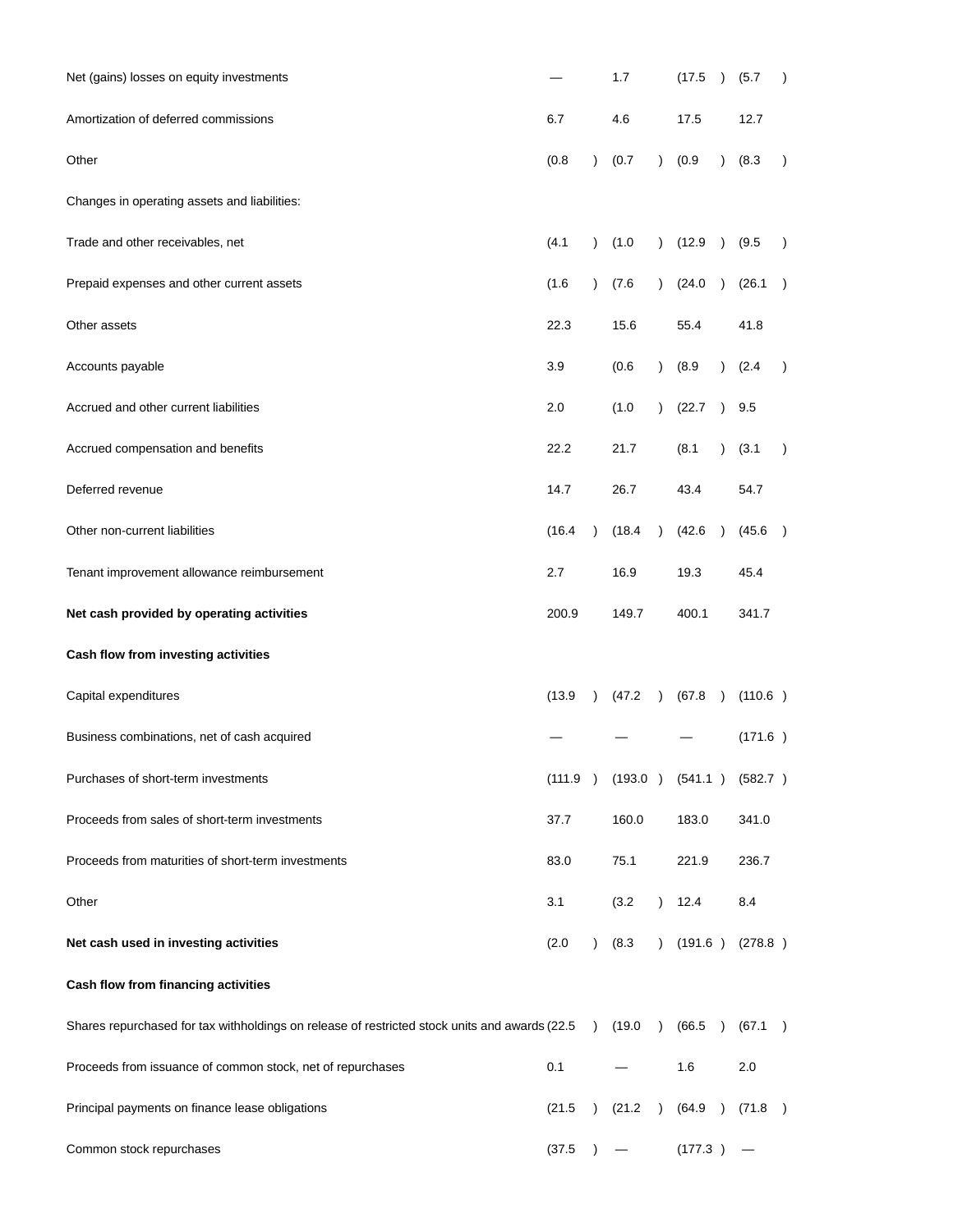| Other                                                        | (0.3)   | 0.3     | (0.8)   | (0.4)   | $\rightarrow$ |
|--------------------------------------------------------------|---------|---------|---------|---------|---------------|
| Net cash used in financing activities                        | (81.7)  | (39.9)  | (307.9) | (137.3) |               |
| Effect of exchange rate changes on cash and cash equivalents | 1.4     | (1.9)   | ) 0.8   | (1.7)   | $\rightarrow$ |
| Change in cash and cash equivalents                          | 118.6   | 99.6    | (98.6)  | (76.1)  | $\rightarrow$ |
| Cash and cash equivalents - beginning of period              | 334.1   | 343.6   | 551.3   | 519.3   |               |
| Cash and cash equivalents - end of period                    | \$452.7 | \$443.2 | \$452.7 | \$443.2 |               |
|                                                              |         |         |         |         |               |

**Supplemental cash flow data:**

| Property and equipment acquired under finance leases |  |  | \$41.5 \$31.6 \$105.9 \$107.0 |  |
|------------------------------------------------------|--|--|-------------------------------|--|
|------------------------------------------------------|--|--|-------------------------------|--|

**Dropbox, Inc.**

**Three months ended September 30, 2020**

# **Reconciliation of GAAP to Non-GAAP results**

(In millions, except for percentages, which may not foot due to rounding)

|                                      | <b>GAAP</b> | <b>Stock-based</b><br>compensation |               | <b>Acquisition-related</b><br>and other<br>expenses |                | Intangibles<br>amortization |           | <b>Non-GAAP</b> |   |  |
|--------------------------------------|-------------|------------------------------------|---------------|-----------------------------------------------------|----------------|-----------------------------|-----------|-----------------|---|--|
| Cost of revenue                      | \$103.2     | \$ (4.6)                           | $\lambda$     | \$                                                  |                | \$ (1.0)                    |           | \$97.6          |   |  |
| Cost of revenue margin               | 21.2        | % (0.9)                            | $)$ %         |                                                     | %              | (0.2)                       | $)$ %     | 20.0            | % |  |
| Gross profit                         | 384.2       | 4.6                                |               |                                                     |                | 1.0                         |           | 389.8           |   |  |
| Gross margin                         | 78.8        | % 0.9                              | %             |                                                     | %              | 0.2                         | $\%$      | 80.0            | % |  |
| Research and development             | 183.3       | (46.9)                             | $\mathcal{E}$ | (4.1)                                               |                |                             |           | 132.3           |   |  |
| Research and development margin 37.6 |             | % (9.6)                            | $)$ %         | (0.8)                                               | %<br>$\lambda$ |                             | %         | 27.1            | % |  |
| Sales and marketing                  | 105.8       | (8.9)                              | )             |                                                     |                | (1.4)                       | $\lambda$ | 95.5            |   |  |
| Sales and marketing margin           | 21.7        | % (1.8)                            | $)$ %         |                                                     | %              | (0.3)                       | $)$ %     | 19.6            | % |  |
| General and administrative           | 65.1        | (15.3)                             | $\mathcal{E}$ |                                                     |                |                             |           | 49.8            |   |  |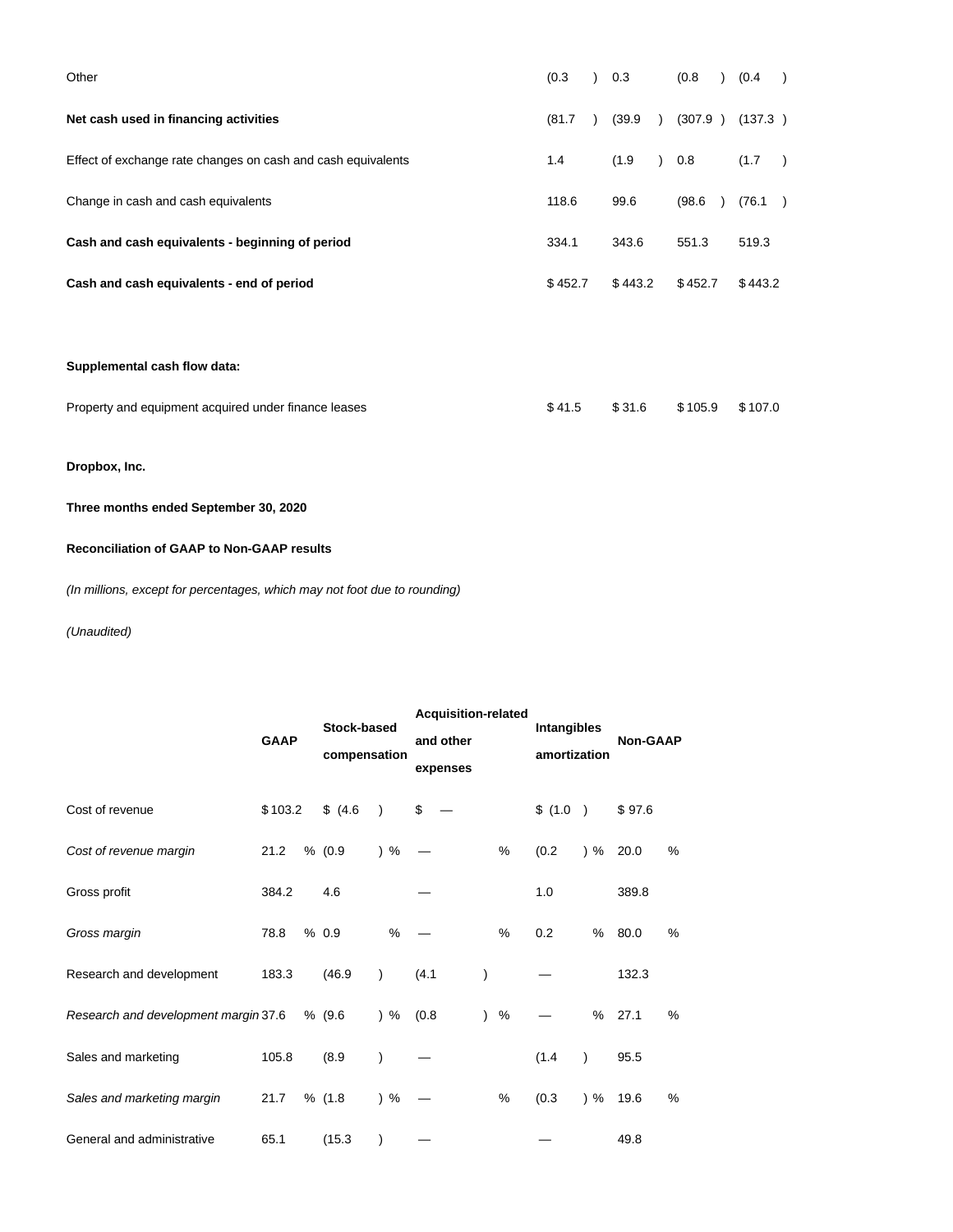| General and administrative margin 13.4 |        | % (3.1) | % $-$ |       | $\%$ |       | ℅ | 10.2    | % |
|----------------------------------------|--------|---------|-------|-------|------|-------|---|---------|---|
| Income from operations                 | \$30.0 | \$75.7  |       | \$4.1 |      | \$2.4 |   | \$112.2 |   |
| Operating margin                       | 6.2    | %15.5   | ℅     | 0.8   | $\%$ | 0.5   | % | 23.0    | % |

**Dropbox, Inc.**

## **Three months ended September 30, 2019**

## **Reconciliation of GAAP to Non-GAAP results**

(In millions, except for percentages, which may not foot due to rounding)

## (Unaudited)

|                                        | <b>GAAP</b> | <b>Stock-based</b><br>compensation |               | <b>Acquisition-related</b><br>and other<br>expenses |               | Intangibles<br>amortization |          | Non-GAAP           |        |      |
|----------------------------------------|-------------|------------------------------------|---------------|-----------------------------------------------------|---------------|-----------------------------|----------|--------------------|--------|------|
| Cost of revenue                        | \$104.8     | \$(4.1)                            | $\mathcal{E}$ | \$                                                  |               |                             | \$ (1.0) |                    | \$99.7 |      |
| Cost of revenue margin                 | 24.5        | % (1.0)                            | $)$ %         |                                                     |               | %                           | (0.2)    | $\frac{9}{6}$ 23.3 |        | $\%$ |
| Gross profit                           | 323.4       | 4.1                                |               |                                                     |               |                             | 1.0      |                    | 328.5  |      |
| Gross margin                           | 75.5        | % 1.0                              | %             |                                                     |               | $\%$                        | 0.2      | $\%$               | 76.7   | %    |
| Research and development               | 172.8       | (38.9)                             | $\mathcal{E}$ | (4.0)                                               | $\mathcal{E}$ |                             |          |                    | 129.9  |      |
| Research and development margin 40.4   |             | % (9.2)                            | $)$ %         | (0.9)                                               | $\lambda$     | %                           |          | %                  | 30.3   | %    |
| Sales and marketing                    | 108.2       | (7.7)                              | $\mathcal{E}$ |                                                     |               |                             | (1.4)    | $\lambda$          | 99.1   |      |
| Sales and marketing margin             | 25.3        | % (1.9)                            | $)$ %         |                                                     |               | %                           | (0.3)    | $\frac{9}{6}$      | 23.1   | %    |
| General and administrative             | 61.0        | (17.5)                             | $\mathcal{E}$ |                                                     |               |                             |          |                    | 43.5   |      |
| General and administrative margin 14.2 |             | % (4.0)                            | $)$ %         |                                                     |               | $\%$                        |          | $\%$               | 10.2   | %    |
| Income (loss) from operations          | \$ (18.6)   | \$68.2                             |               | \$<br>4.0                                           |               |                             | \$2.4    |                    | \$56.0 |      |
| Operating margin                       | (4.3)       | $) \% 16.0$                        | $\%$          | 0.9                                                 |               | %                           | 0.5      | %                  | 13.1   | %    |

**Dropbox, Inc.**

**Nine months ended September 30, 2020**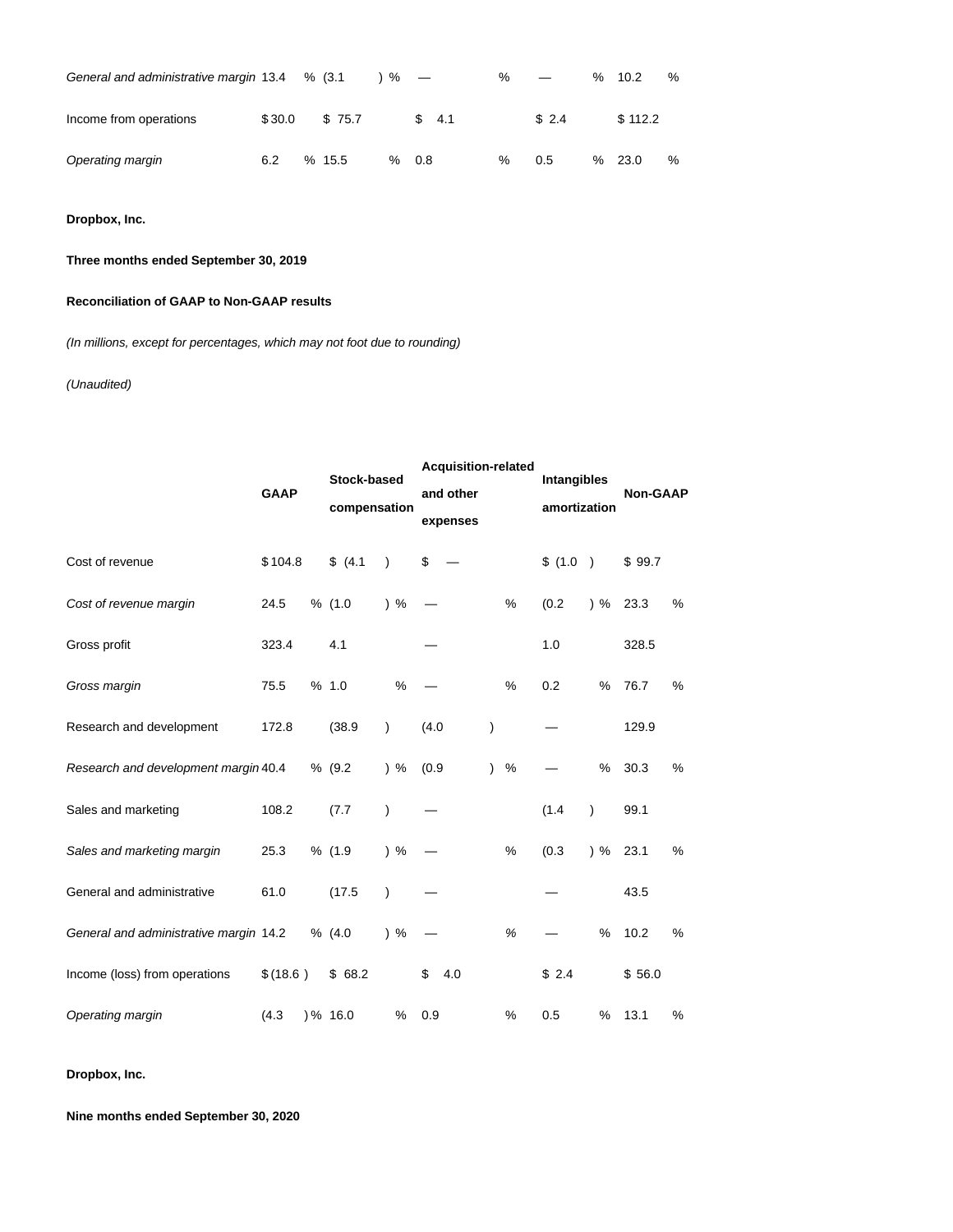## **Reconciliation of GAAP to Non-GAAP results**

(In millions, except for percentages, which may not foot due to rounding)

### (Unaudited)

|                                        | <b>GAAP</b> | Stock-based                                  |               | Acquisition-related Intangibles |               |      |          |               | <b>Non-GAAP</b> |   |
|----------------------------------------|-------------|----------------------------------------------|---------------|---------------------------------|---------------|------|----------|---------------|-----------------|---|
|                                        |             | compensation and other expenses amortization |               |                                 |               |      |          |               |                 |   |
| Cost of revenue                        | \$308.8     | \$(12.6)                                     | $\lambda$     | \$                              |               |      | \$ (3.0) | $\rightarrow$ | \$293.2         |   |
| Cost of revenue margin                 | 21.9        | % (0.9)                                      | $)$ %         |                                 |               | %    | (0.2)    | $)$ %         | 20.8            | % |
| Gross profit                           | 1,101.0     | 12.6                                         |               |                                 |               |      | 3.0      |               | 1,116.6         |   |
| Gross margin                           | 78.1        | % 0.9                                        | %             |                                 |               | %    | 0.2      | %             | 79.2            | % |
| Research and development               | 550.9       | (131.1)                                      | $\lambda$     | (12.6)                          | )             |      |          |               | 407.2           |   |
| Research and development margin 39.1   |             | % (9.3)                                      | $\frac{9}{6}$ | (0.9)                           | $\mathcal{L}$ | $\%$ |          | %             | 28.9            | % |
| Sales and marketing                    | 312.9       | (25.1)                                       | $\lambda$     |                                 |               |      | (4.1)    | $\lambda$     | 283.7           |   |
| Sales and marketing margin             | 22.2        | % (1.8)                                      | ) %           |                                 |               | %    | (0.3)    | $)$ %         | 20.1            | % |
| General and administrative             | 167.6       | (23.3)                                       | $\lambda$     | (0.1)                           | )             |      |          |               | 144.2           |   |
| General and administrative margin 11.9 |             | % (1.7)                                      | $)$ %         |                                 |               | %    |          | %             | 10.2            | % |
| Income from operations                 | \$69.6      | \$192.1                                      |               | 12.7<br>\$                      |               |      | \$7.1    |               | \$281.5         |   |
| Operating margin                       | 4.9         | % 13.6                                       | %             | 0.9                             |               | %    | 0.5      | %             | 20.0            | % |

**Dropbox, Inc.**

# **Nine months ended September 30, 2019**

**Reconciliation of GAAP to Non-GAAP results**

(In millions, except for percentages, which may not foot due to rounding)

|                 |             | Acquisition-related Intangibles<br>Stock-based |                                              |         |                 |  |
|-----------------|-------------|------------------------------------------------|----------------------------------------------|---------|-----------------|--|
|                 | <b>GAAP</b> |                                                | compensation and other expenses amortization |         | <b>Non-GAAP</b> |  |
| Cost of revenue | \$306.1     | \$ (11.8)                                      | $\sqrt{3}$ $-$                               | \$(2.5) | \$291.8         |  |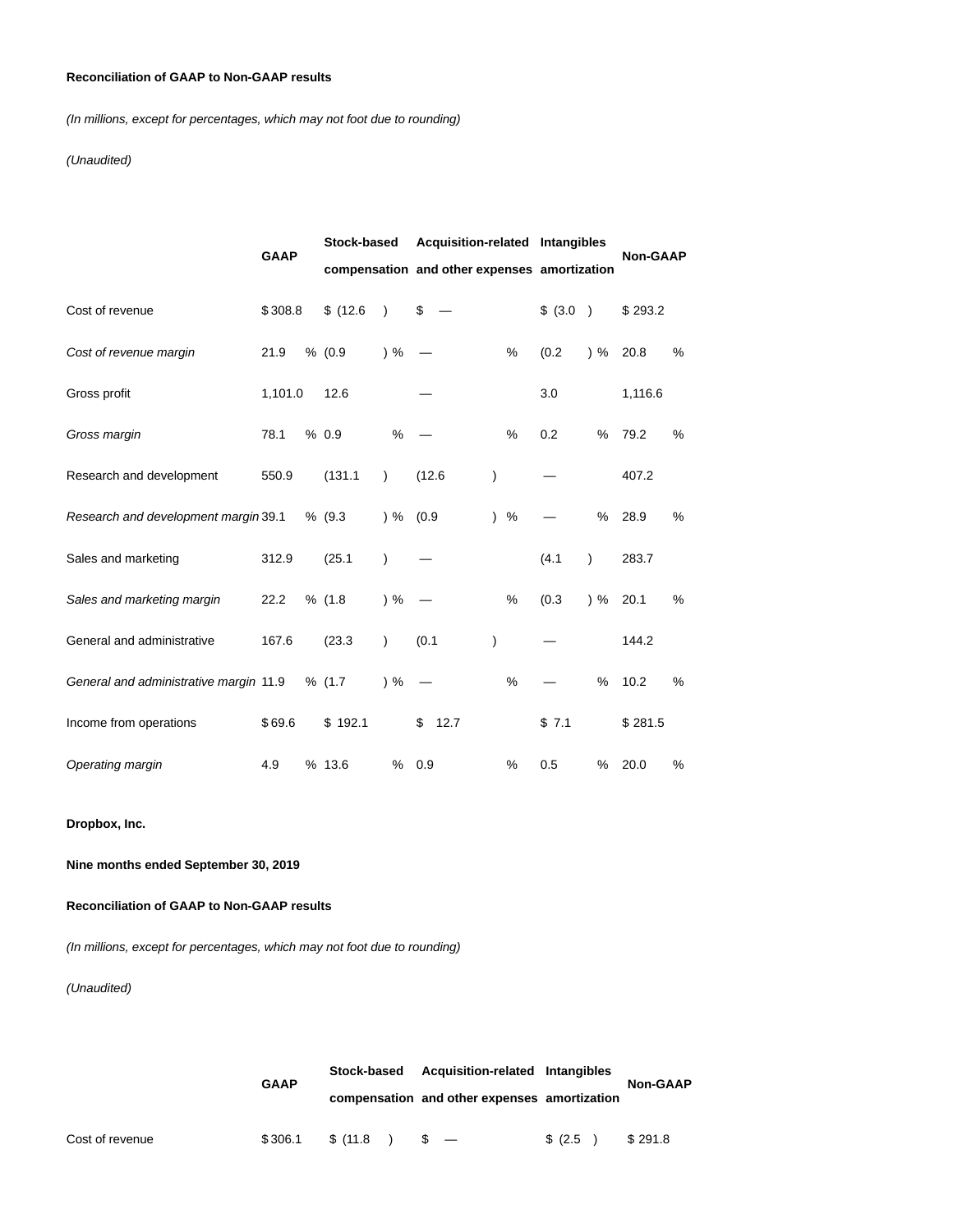| Cost of revenue margin                 | 25.2     | % (1.0) | $)$ %       |            | %    | (0.2) | $\frac{9}{6}$ 24.0 |         | % |
|----------------------------------------|----------|---------|-------------|------------|------|-------|--------------------|---------|---|
| Gross profit                           | 909.2    | 11.8    |             |            |      | 2.5   |                    | 923.5   |   |
| Gross margin                           | 74.8     | % 1.0   | %           |            | %    | 0.2   | $\%$               | 76.0    | % |
| Research and development               | 485.2    | (107.1) | $\lambda$   | (10.4)     |      |       |                    | 367.7   |   |
| Research and development margin 39.9   |          | % (8.7) | $) \% (0.9$ |            | $\%$ |       | $\%$               | 30.3    | % |
| Sales and marketing                    | 317.0    | (23.6)  |             |            |      | (3.6) | $\lambda$          | 289.8   |   |
| Sales and marketing margin             | 26.1     | % (2.0) | ) %         |            | %    | (0.3) | $\frac{9}{6}$ 23.8 |         | % |
| General and administrative             | 180.9    | (49.4)  | $\lambda$   | (1.0)      |      |       |                    | 130.5   |   |
| General and administrative margin 14.9 |          | % (4.1) | $)$ % (0.1  |            | %    |       | $\%$               | 10.7    | % |
| Income (loss) from operations          | \$(73.9) | \$191.9 |             | 11.4<br>\$ |      | \$6.1 |                    | \$135.5 |   |
| Operating margin                       | (6.1)    | )% 15.9 | %           | 0.9        | %    | 0.4   | %                  | 11.1    | % |

# **Dropbox, Inc.**

**Three and nine months ended September 30, 2020 and 2019**

**Reconciliation of GAAP net income (loss) to Non-GAAP net income and Non-GAAP diluted net income per share**

(In millions, except per share data)

|                                            | <b>Three Months Ended Nine Months Ended</b><br>September 30, |                  | September 30,           |                         |  |
|--------------------------------------------|--------------------------------------------------------------|------------------|-------------------------|-------------------------|--|
|                                            | 2020                                                         | 2019             | 2020                    | 2019                    |  |
| GAAP net income (loss)                     | \$32.7                                                       | \$ (17.0) \$89.5 |                         | \$(46.1)                |  |
| Stock-based compensation                   | 75.7                                                         | 68.2             | 192.1                   | 191.9                   |  |
| Acquisition-related and other expenses     | 4.1                                                          | 4.0              | 12.7                    | 11.4                    |  |
| Amortization of acquired intangible assets | 2.4                                                          | 2.4              | 7.1                     | 6.1                     |  |
| Net (gains) losses on equity investments   |                                                              | 1.7              | (17.5)<br>$\lambda$     | (5.7)<br>$\rightarrow$  |  |
| Income tax effects of non-GAAP adjustments | (4.7)                                                        | (3.4)            | (10.7)<br>$\rightarrow$ | (18.0)<br>$\rightarrow$ |  |
| Non-GAAP net income                        | \$110.2                                                      | \$55.9           | \$273.2                 | \$139.6                 |  |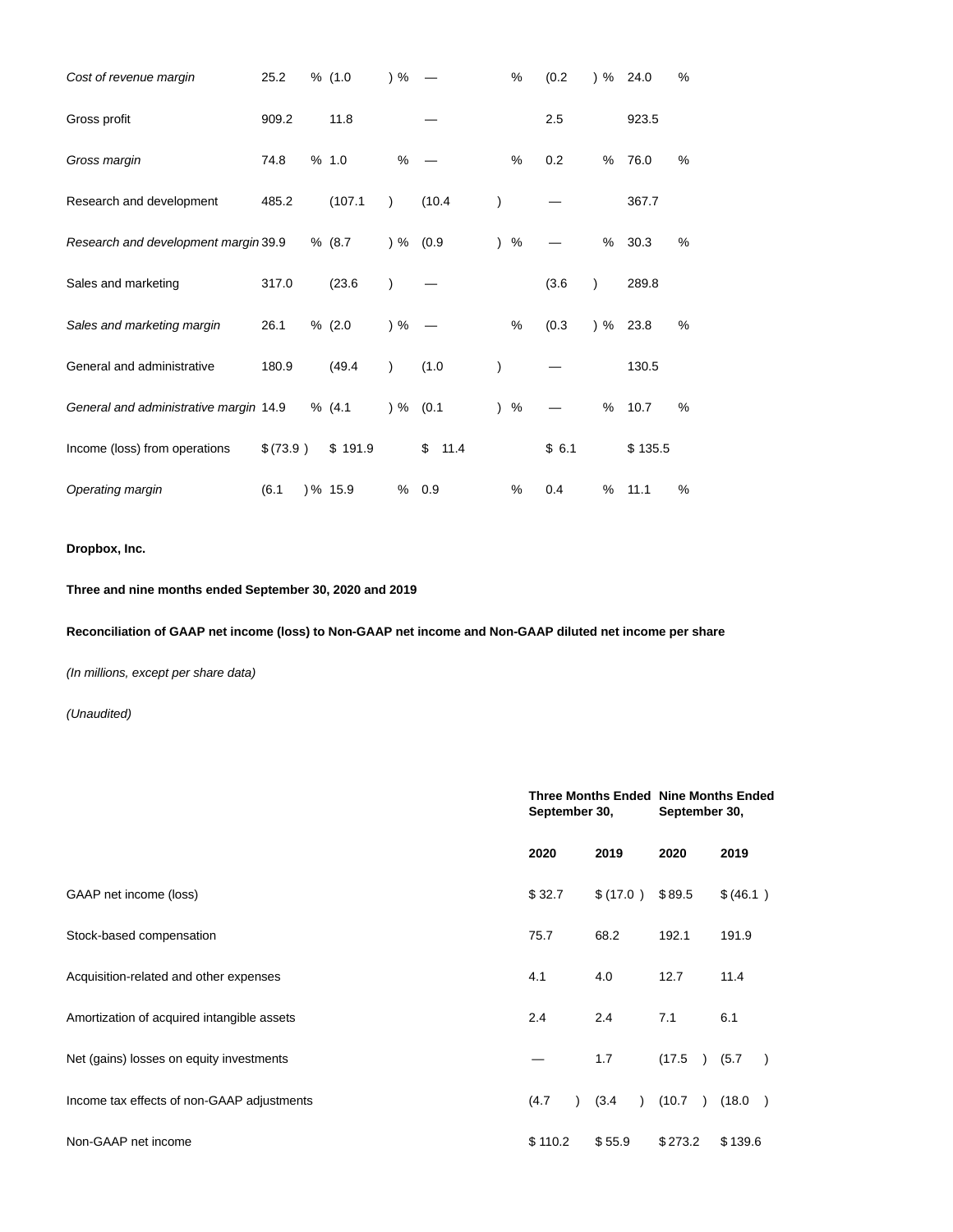| Non-GAAP diluted net income per share                                               | \$ 0.26 | \$ 0.13 | \$0.65 | \$0.33 |
|-------------------------------------------------------------------------------------|---------|---------|--------|--------|
| Weighted-average shares used to compute Non-GAAP diluted net income per share 419.9 |         | 418.7   | 419.9  | 418.3  |

## **Dropbox, Inc.**

#### **Three and nine months ended September 30, 2020 and 2019**

#### **Reconciliation of free cash flow and supplemental cash flow disclosure**

(In millions, except for percentages)

### (Unaudited)

|                                                                                                                    | September 30, | <b>Three Months Ended</b> | <b>Nine Months Ended</b><br>September 30, |             |  |
|--------------------------------------------------------------------------------------------------------------------|---------------|---------------------------|-------------------------------------------|-------------|--|
|                                                                                                                    | 2020          | 2019                      | 2020                                      | 2019        |  |
| Free cash flow reconciliation:                                                                                     |               |                           |                                           |             |  |
| Net cash provided by operating activities                                                                          | \$200.9       | \$149.7                   | \$400.1                                   | \$341.7     |  |
| Less:                                                                                                              |               |                           |                                           |             |  |
| Capital expenditures                                                                                               | (13.9)        | (47.2) (67.8)             |                                           | (110.6)     |  |
| Free cash flow                                                                                                     | \$187.0       | \$102.5                   | \$332.3                                   | \$231.1     |  |
| Free cash flow margin                                                                                              | 38.4          | %23.9                     | %23.6                                     | % 19.0<br>% |  |
| <b>Supplemental disclosures:</b>                                                                                   |               |                           |                                           |             |  |
| Capital expenditures related to our corporate headquarters, net<br>of tenant improvement allowances <sup>(1)</sup> | \$3.0         | \$29.2                    | \$23.9                                    | \$51.1      |  |
| Key employee holdback payments related to the<br>acquisition of HelloSign <sup>(2)</sup>                           | \$4.0         | $s -$                     | \$24.2                                    | $s -$       |  |

(1) Capital expenditures include cash outflows related to the build-out of our corporate headquarters in San Francisco, CA. Net cash provided by operating activities include tenant improvement allowances related to our corporate headquarters, and represents cash received from our landlord to partially offset this build-out. These amounts are presented net in the table above.

 $(2)$  As part of our acquisition of HelloSign in 2019, we have employee holdback agreements with key HelloSign personnel consisting of \$48.5 million in cash payments subject to on-going employee service. The related expenses are recognized within research and development expenses over the required service period of three years. The payments began in the first quarter of 2020, and will be paid evenly in quarterly installments over the remaining required service period.

#### **About Non-GAAP Financial Measures**

To provide investors and others with additional information regarding Dropbox's results, we have disclosed the following non-GAAP financial measures: revenue growth and Total ARR growth excluding foreign exchange effect, which we refer to as on a constant currency basis, non-GAAP cost of revenue, non-GAAP gross profit, non-GAAP operating expenses (including research and development, sales and marketing and general and administrative), non-GAAP income from operations, non-GAAP net income, free cash flow ("FCF") and non-GAAP diluted net income per share.